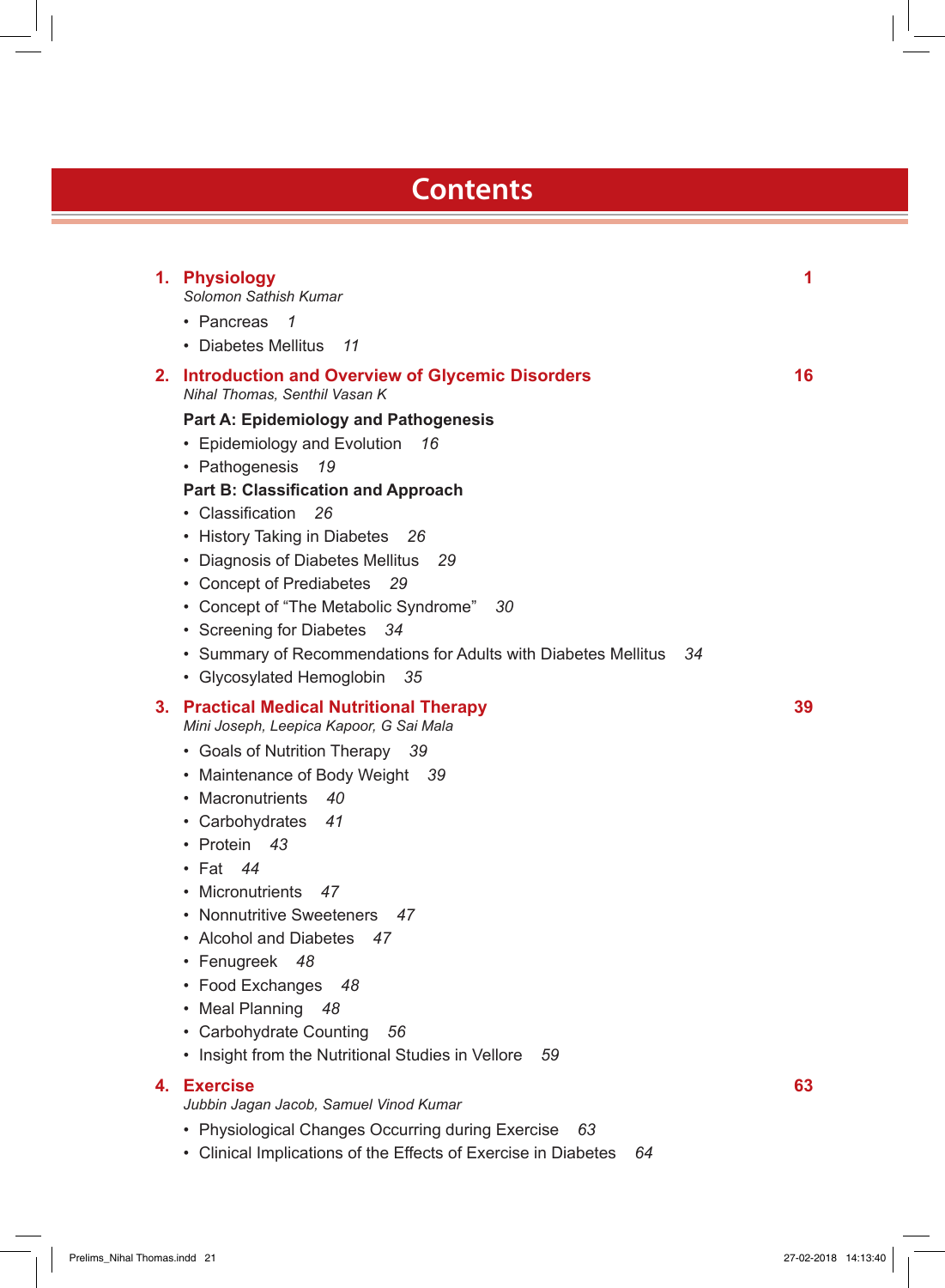## **xxii** *A Practical Guide to Diabetes Mellitus*

|    | • Benefits of Exercise in Patients with Diabetes<br>- 64<br>• Potential Adverse Effect of Exercise in Patients with Diabetes<br>65<br>• Exercise Prescription<br>66<br>• Types of Physical Activity<br>72<br>• Practical Considerations<br>76                                                                                                                                                                                                                                                                                                                 |     |
|----|---------------------------------------------------------------------------------------------------------------------------------------------------------------------------------------------------------------------------------------------------------------------------------------------------------------------------------------------------------------------------------------------------------------------------------------------------------------------------------------------------------------------------------------------------------------|-----|
| 5. | <b>Counseling</b><br>Ruchita Mehra Srivastava<br>• Steps in Counseling<br>80<br>• Case Studies<br>- 91                                                                                                                                                                                                                                                                                                                                                                                                                                                        | 80  |
|    | 6. Oral Antidiabetic Agents<br>Nitin Kapoor, Senthil Vasan K, Nihal Thomas<br>• Role of Oral Antidiabetic Agent Therapy in Type 2 Diabetes Mellitus<br>98<br>• Biguanides<br>98<br>• Sulfonylureas<br>101<br>• Meglitinide<br>104<br>$\cdot$ $\alpha$ -Glucosidase Inhibitors<br>105<br>• Thiazolidinediones<br>106<br>• Incretin Effect<br>108<br>• Hydroxychloroquine in Diabetes<br>112<br>• Sodium-Glucose Cotransporter 2 Inhibitors<br>112<br>• Bromocriptine<br>114<br>• Guidelines for Initiating Oral Antidiabetic Agents<br>115                     | 98  |
|    | 7. Parenteral Therapeutic Agents<br>Sahana Shetty, Senthil Vasan K, Nitin Kapoor, Nihal Thomas<br>• Insulin Therapy<br>124<br>· History 125<br>• Classification of Insulin<br>125<br>• Glucagon-like Peptide 1 Analogs<br>136<br>• Amylin Analog<br>140<br>• Case Studies<br>141                                                                                                                                                                                                                                                                              | 124 |
| 8. | <b>Insulin Therapy-Practical Aspects</b><br>Ruth Ruby Murray, Vijayalakshmi A<br>Insulin Syringes 147<br>• Factors that Affect Rate of Absorption of Insulin<br>152<br>Complications of Insulin Therapy<br>153<br>$\bullet$<br>Barriers to Insulin Therapy<br>157<br>٠<br>Sick-day Management<br>158<br>٠<br>Alternative Methods of Insulin Delivery<br>159<br>٠<br>Determining Effectiveness of Self-injection<br>161<br>٠<br>Dose Adjustment for Normal Eating<br>168<br>٠<br>Insulin Port (I-Port)<br>169<br>٠<br>• Flash Glucose Monitoring System<br>169 | 146 |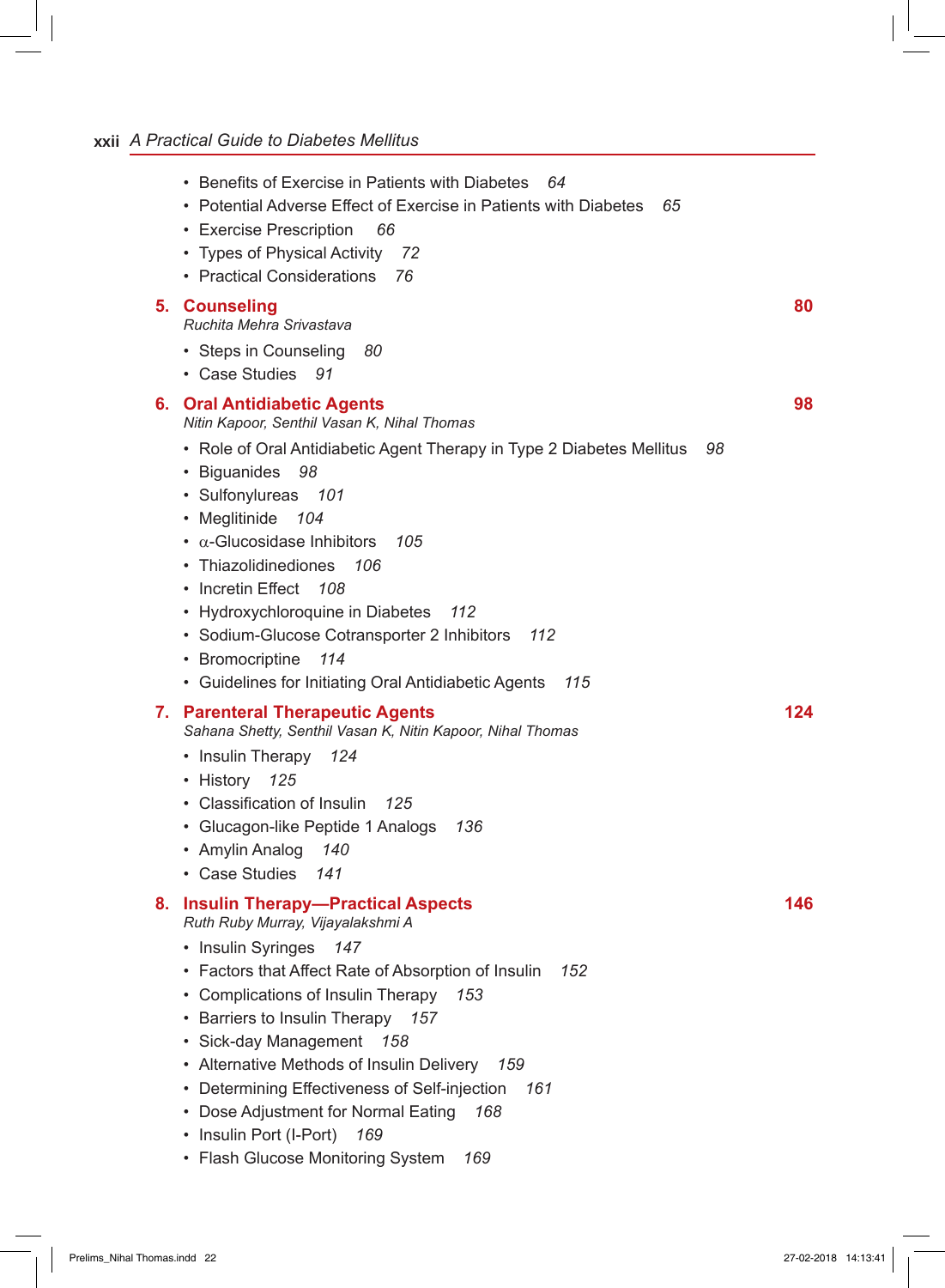*Contents* **xxiii**

|     | 9. Gadgets and Glucose Monitoring<br>Felix Jebasingh K, Ruth Ruby Murray                                                                                                                                                                                                                                                               | 177 |
|-----|----------------------------------------------------------------------------------------------------------------------------------------------------------------------------------------------------------------------------------------------------------------------------------------------------------------------------------------|-----|
|     | • Self-monitoring of Blood Glucose<br>177<br>• Continuous Glucose Monitoring System<br>183<br>• Flash Glucose Monitoring System<br>184<br>• Other Gadgets Used in Diabetes<br>188<br>• Newer Upcoming Products for Diabetes-related Problems<br>189                                                                                    |     |
|     | 10. Peripheral Neuropathy<br>Mahesh DM, Thomas V Paul, Nihal Thomas<br>• Risk Factors<br>193<br>• Classification<br>- 193<br>• Pathogenesis<br>194<br>• Clinical Presentation<br>- 195<br>• Management<br>- 203                                                                                                                        | 192 |
|     | 11. Feet, Foot Care, and Neuroarthropathy<br>Riddhi Dasgupta, Bharathi S, Sunitha R, Edwin Stephen,<br>Jubbin Jagan Jacob, Nihal Thomas, Hari Krishna Nair                                                                                                                                                                             | 213 |
|     | <b>Part A: Foot Care and Neuroarthropathy</b><br>Riddhi Dasgupta, Bharathi S, Sunitha R, Edwin Stephen, Jubbin Jagan Jacob, Nihal Thomas<br>• Ulceration<br>213<br>• Neuroarthropathy 223<br>• Peripheral Artery Occlusive Disease<br>- 231                                                                                            |     |
|     | Part B: Wound Care in Patients with Diabetes<br>Hari Krishna Nair<br>• Wound Assessment 238                                                                                                                                                                                                                                            |     |
|     | • Wound Cleansing 239<br>• Debridement 239                                                                                                                                                                                                                                                                                             |     |
| 12. | <b>Therapeutic Footwear</b><br>Riddhi Dasgupta, Felix Jebasingh K, Judy Ann John,<br>Bobeena Rachel Chandy, Rajan P, Premkumar R                                                                                                                                                                                                       | 245 |
|     | • Foot Injury Mechanism due to Sensory Neuropathy<br>245<br>• Foot Injury Mechanism due to Motor and Sensory Neuropathy<br>246<br>• Foot Examination for Selecting Appropriate Foot Orthotics<br>247<br>• Selection of Footwear<br>-250                                                                                                |     |
| 13. | <b>Hypertension</b><br>Sudeep K, Jubbin Jagan Jacob                                                                                                                                                                                                                                                                                    | 269 |
|     | • Obesity<br>271<br>• Renovascular Hypertension<br>271<br>• Primary Hyperaldosteronism<br>272<br>• Screening and Initial Evaluation<br>274<br>• Target Blood Pressure<br>274<br>• JNC 8 Report 275<br>• Nonpharmacologic Therapy of Hypertension<br>275<br>• Pharmacotherapy of Hypertension<br>276<br>• Resistant Hypertension<br>282 |     |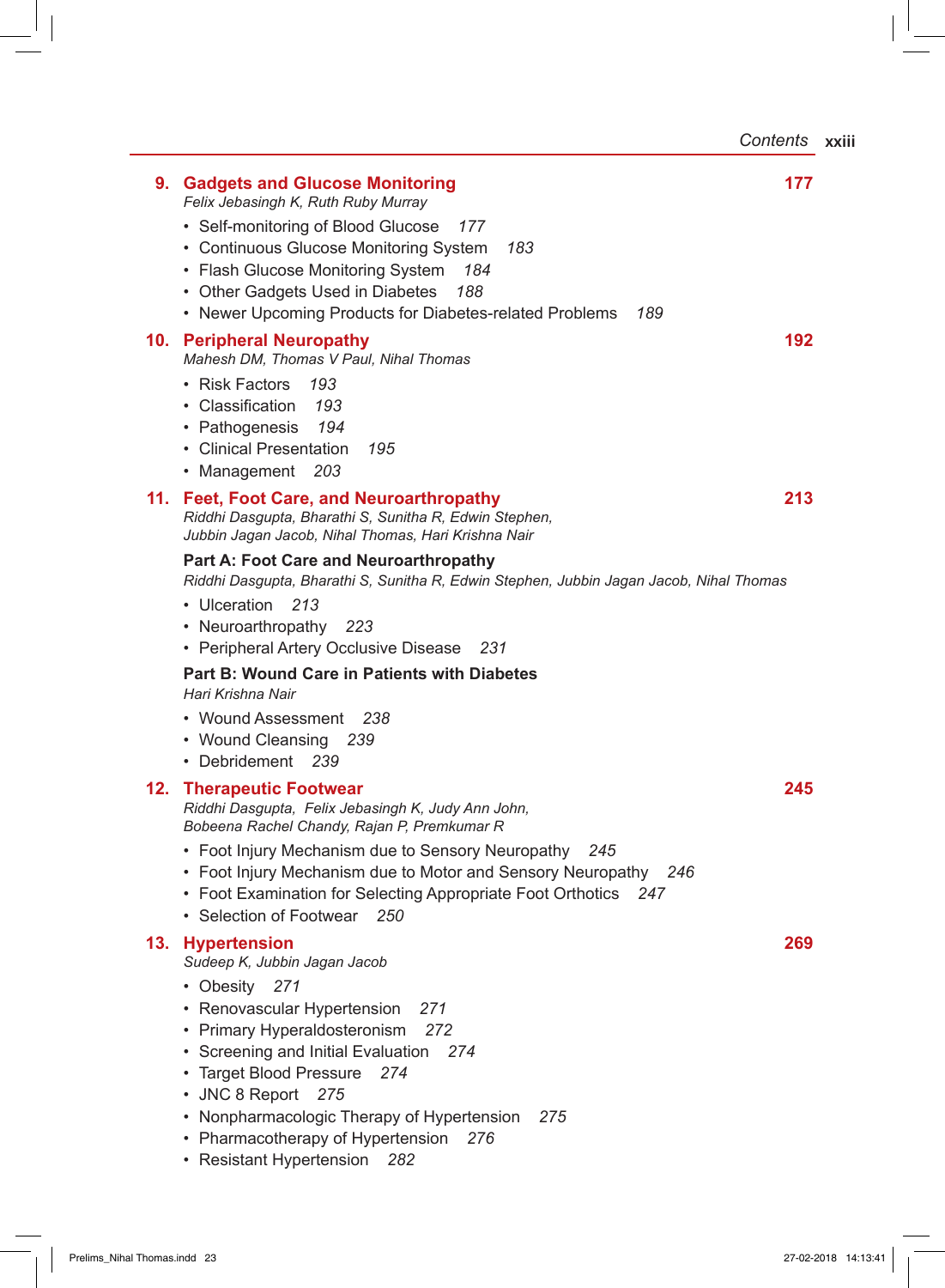| 14. Nephropathy<br>Santosh Varghese, Suceena Alexander<br>• Risk Factors<br>287<br>• Classification 287<br>• Survival in Patients with Diabetic Nephropathy<br>289<br>• Pathogenesis of Nephropathy<br>289<br>• Pathology<br>290<br>• Differentiating from Other Causes of Kidney Diseases<br>291<br>• Management 292<br>• Renin-Angiotensin-Aldosterone System Blockade<br>293<br>• What should be Done When the GFR has Begun to Decline?<br>295                                                                                                                                                                                                  | 286 |
|-----------------------------------------------------------------------------------------------------------------------------------------------------------------------------------------------------------------------------------------------------------------------------------------------------------------------------------------------------------------------------------------------------------------------------------------------------------------------------------------------------------------------------------------------------------------------------------------------------------------------------------------------------|-----|
| • Avoidance of Further Injury 297<br>• Supportive Treatment for the Chronic Kidney Disease Patient<br>298<br>• Investigations<br>300<br>• Renal Replacement Therapy<br>300<br>• Normoalbuminuric Chronic Kidney Disease in Diabetes<br>301<br>• Newer/Experimental Therapy for Diabetic<br>302                                                                                                                                                                                                                                                                                                                                                      |     |
| 15. Macrovascular Complications in Diabetes<br>Shubhrangshu Dey, Viji Samuel, Sanjith Aaron<br>Part A: Cardiovascular Complications and Dyslipidemia<br>Subhrangshu Dey, Viji Samuel<br>• Epidemiology<br>305<br>• Diabetes Mellitus and Cardiovascular Disease<br>305<br>· Diabetic Dyslipidemia<br>311<br><b>Part B: Stroke and Diabetes</b><br>Sanjith Aaron<br>• Risk for Stroke in a Patient with Diabetes 317<br>• Primary and Secondary Stroke Prevention<br><b>Strategies in Diabetics</b><br>317<br>• Diabetes in the Setting of Acute Ischemic Stroke<br>318<br>• Other Special Considerations in a Diabetic Patient with a Stroke<br>319 | 305 |
| 16. Ocular Disease and Retinopathy<br>Smitha Jasper, Saban Horo, Padma Paul<br>• Vision and Refraction Changes in Diabetes<br>321<br>• Diabetes and Changes in the Orbit and Extraocular Muscles<br>321<br>• Ocular Surface Changes in Diabetes 322<br>• Diabetes and the Lens<br>323<br>• Diabetes and Glaucoma<br>323<br>• Diabetes and the Pupil<br>324<br>• Diabetes and the Optic Nerve<br>324<br>• Acute and Chronic Causes of Vision Loss in Diabetes<br>325<br>• Diabetic Retinopathy<br>325                                                                                                                                                | 321 |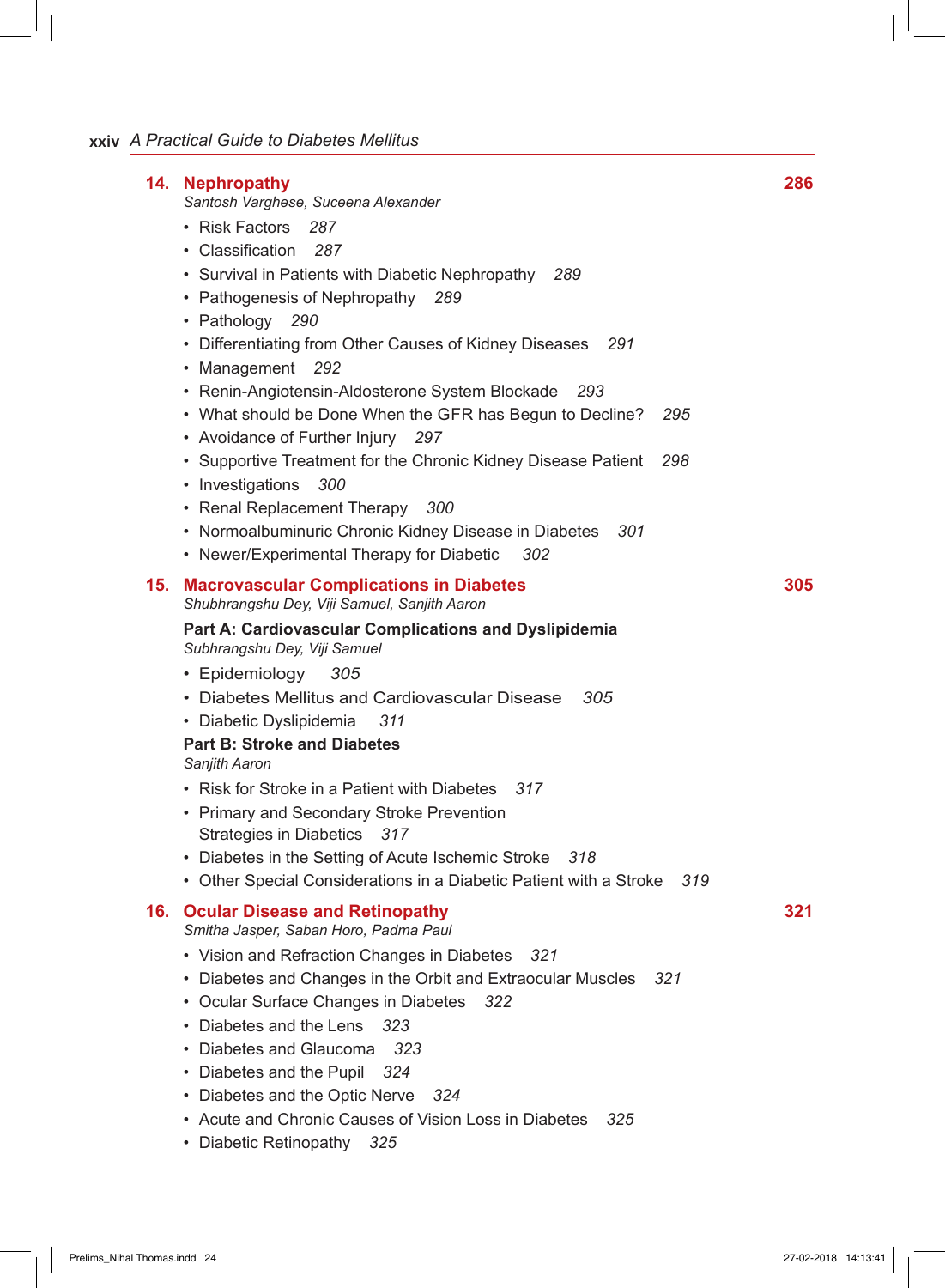|     | • Ophthalmoscopy 331<br>• Recording of Fundus Findings 335                                                                                                                                                                                                                                                                                                                                                                                                                                                                                                                                          |     |
|-----|-----------------------------------------------------------------------------------------------------------------------------------------------------------------------------------------------------------------------------------------------------------------------------------------------------------------------------------------------------------------------------------------------------------------------------------------------------------------------------------------------------------------------------------------------------------------------------------------------------|-----|
| 17. | <b>Diabetes and Nonalcoholic Fatty Liver Disease</b><br>Nitin Kapoor, Nihal Thomas<br>• Problem Statement 338<br>• Natural History of the Disease and Pathophysiology 338<br>• Evaluation of Nonalcoholic Fatty Liver Disease<br>-339<br>• Management of Nonalcoholic Fatty Liver Disease and Diabetes 341                                                                                                                                                                                                                                                                                          | 338 |
|     | <b>18. Autonomic Neuropathy</b><br>Kanakamani Jeyaraman<br>• Epidemiology of Diabetic Autonomic Neuropathy 347<br>• Pathogenesis<br>348<br>• Clinical Manifestations of Diabetic Autonomic Neuropathy 349<br>• Current Guidelines for the Diagnosis of Diabetic<br>Autonomic Neuropathy<br>- 364<br>• Management Implications of Diabetic Autonomic Neuropathy 365                                                                                                                                                                                                                                  | 347 |
| 19. | <b>Infections in Diabetes</b><br>George M Varghese, Ravikar Ralph, Abraham OC<br>• Specific Infections 370                                                                                                                                                                                                                                                                                                                                                                                                                                                                                          | 368 |
| 20. | <b>Cutaneous Manifestations of Diabetes Mellitus</b><br>Anju George, Renu George<br>• Microangiopathies 387<br>• Neurovasculopathies 391<br>• Obesity- and Hyperlipidemia-related Skin Disorders 392<br>• Infections<br>393<br>• Sclerodermatous Changes<br>399<br>• Associations with Diabetes Mellitus<br>401<br>• Cutaneous Complications of Insulin and Oral Antidiabetic Agents<br>406                                                                                                                                                                                                         | 387 |
| 21. | <b>Hyperglycemic Emergencies</b><br>Jubbin Jagan Jacob<br>• Precipitating Factors<br>410<br>• Pathophysiology of Diabetic Ketoacidosis and<br>Hyperosmolar Hyperglycemic State 410<br>• Clinical Recognition, Establishing a Diagnosis, and<br>Assessment of Comorbidities<br>412<br>• Diagnostic Evaluation and Laboratory Studies<br>413<br>• Clinical Management of Diabetic Ketoacidosis and<br>Recognition of Complications<br>414<br>• Complications<br>420<br><b>Special Situations</b><br>- 421<br>٠<br>• Use of Inpatient Standard Management Protocols in<br>Diabetic Ketoacidosis<br>423 | 409 |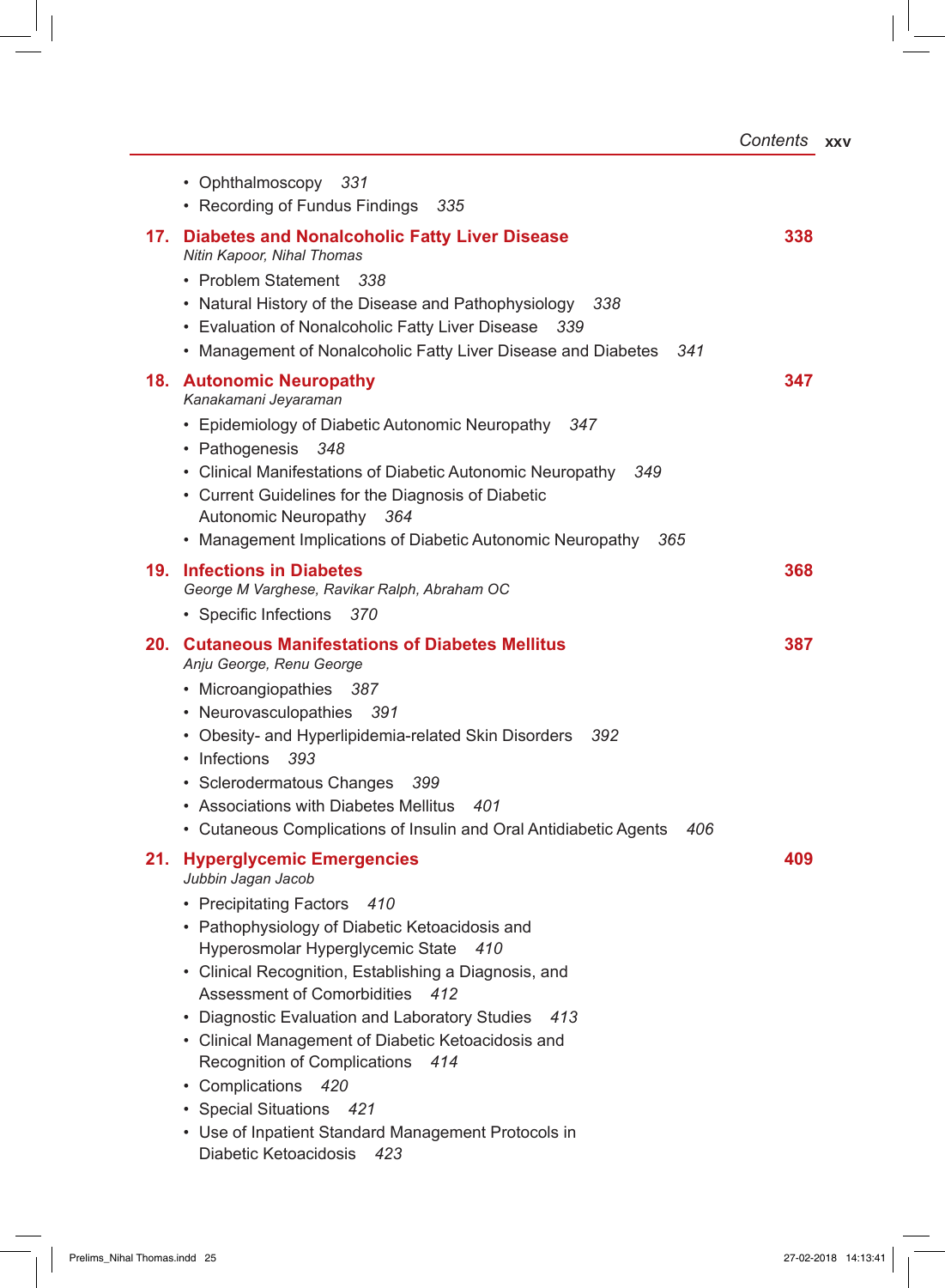## **xxvi** *A Practical Guide to Diabetes Mellitus*

|     | • Clinical Management of Hyperosmolar Hyperglycemic State<br>423<br>• Prognosis<br>424                                                                                                                                                                                                                                                                                                                                                          |     |
|-----|-------------------------------------------------------------------------------------------------------------------------------------------------------------------------------------------------------------------------------------------------------------------------------------------------------------------------------------------------------------------------------------------------------------------------------------------------|-----|
|     | 22. Hypoglycemia<br>Nitin Kapoor, Nihal Thomas, Jubbin Jagan Jacob<br>• Clinical Classification of Hypoglycemia<br>427<br>• Pathophysiology of Counterregulation<br>428<br>• Causes<br>428<br>• Clinical Recognition of Hypoglycemia<br>429<br>• Clinical Management of Hypoglycemia<br>431<br>• Long-term Management<br>- 433<br>• Hypoglycemia-associated Autonomic Failure<br>433<br>• Recurrent Hypoglycemia<br>- 433<br>• Consequences 433 | 427 |
|     | 23. Pregnancy and Diabetes<br>Mahesh DM, Philip Finny, Kanakamani Jeyaraman<br>• Terminology 439<br>• Gestational Diabetes Mellitus<br>441<br>• Pregestational Diabetes<br>448<br>• Management<br>- 449<br>• Future Risks in Mother 454                                                                                                                                                                                                         | 438 |
| 24. | <b>Diabetes in Childhood and Adolescence</b><br>Asha HS, Riddhi Dasgupta, Aaron Chapla, Veena V Nair<br>· Epidemiology 458<br>· Diagnosis 458<br>· Classification 459<br>• Clinical Features 462<br>• Approach to Diagnosis<br>464<br>• Management 465<br>• Chronic Complications<br>471<br>• Acute Complications<br>473<br>• Sick-day Management<br>474<br>• Type 2 Diabetes in Children<br>476                                                | 458 |
| 25. | <b>Diabetes in the Elderly</b><br>Rahul Baxi, Nihal Thomas                                                                                                                                                                                                                                                                                                                                                                                      | 480 |
|     | • Diabetes in the Older Adult: How is it Different?<br>480<br>• Management of Diabetes in the Elderly<br>481                                                                                                                                                                                                                                                                                                                                    |     |
| 26. | <b>Secondary Diabetes and Other Specific Types</b><br>Dukhabandhu Naik, Nitin Kapoor, Nihal Thomas<br>• Classification of Secondary Diabetes<br>488<br>• Chronic Complications in Secondary Diabetes<br>499<br>• Other Specific Types of Diabetes<br>501                                                                                                                                                                                        | 488 |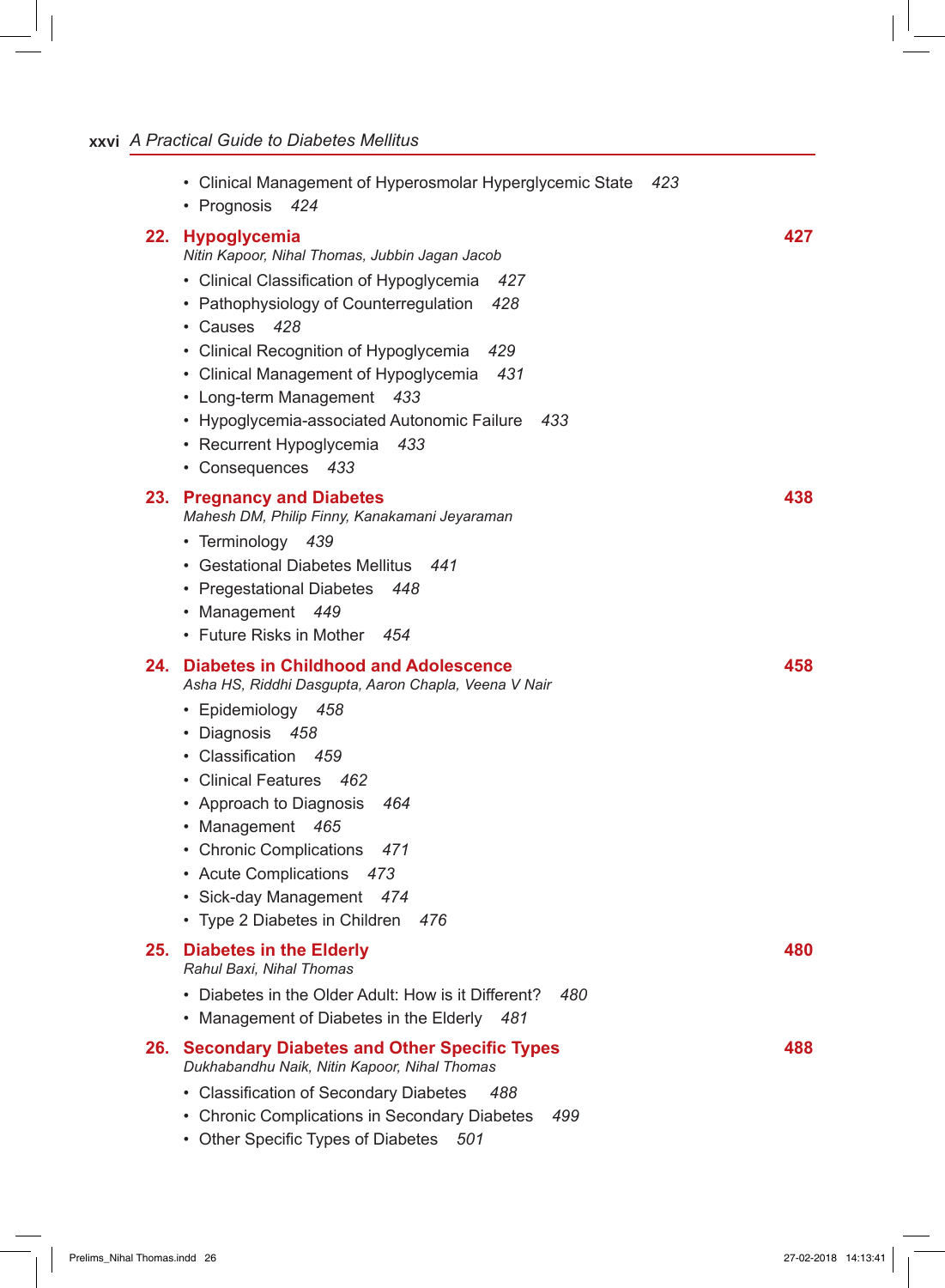*Contents* **xxvii**

| 27. | <b>Perioperative Care</b><br>Georgene Singh                                                                                                                                                                                                                                                                                                                                                                                                                                                                                                                                                                                                                                                                                            | 507 |
|-----|----------------------------------------------------------------------------------------------------------------------------------------------------------------------------------------------------------------------------------------------------------------------------------------------------------------------------------------------------------------------------------------------------------------------------------------------------------------------------------------------------------------------------------------------------------------------------------------------------------------------------------------------------------------------------------------------------------------------------------------|-----|
|     | • Metabolism at Rest<br>507<br>• Metabolic Challenge of Surgery<br>508<br>• Preoperative Management of Diabetic Patients<br>508<br>• Level of Glycemic Control<br>- 508<br>• Classification of the Type of Surgery<br>513<br>• Management of Diabetes<br>513<br>• Choice of Anesthesia<br>514<br>• Premedication<br>515<br>• Intraoperative Anesthetic Management of Diabetic Patients<br>515<br>• Point-of-Care Glucose Measurements<br>517<br>• Major Surgery Regimen 517<br>• Management of Diabetic Patients under Different Modes of Anesthesia<br>518<br>• Problems to be Anticipated in a Diabetic Patient under Anesthesia<br>519<br>• Emergency Surgery in the Diabetic Patient<br>521<br>• Special Clinical Scenarios<br>521 |     |
| 28. | • Postoperative Management of Diabetic Patients<br>521<br><b>Obesity with Diabetes</b>                                                                                                                                                                                                                                                                                                                                                                                                                                                                                                                                                                                                                                                 | 525 |
|     | Nitin Kapoor, Inian Samarasam, Nihal Thomas<br>• Definition of Obesity 525<br>• Epidemiology of Obesity and its Impact on Diabetes 525<br>• Etiopathogenesis of Obesity<br>526<br>• Evaluation of Obesity 527<br>• Management<br>530                                                                                                                                                                                                                                                                                                                                                                                                                                                                                                   |     |
| 29. | <b>Laboratory and Analytical Methods</b><br>Geethanjali Arulappan, Charles Stephen                                                                                                                                                                                                                                                                                                                                                                                                                                                                                                                                                                                                                                                     | 540 |
|     | • Laboratory Errors<br>540<br>• Preanalytical, Analytical, and Postanalytical Errors<br>541<br>• Role of Laboratory in Diabetes Management<br>544<br>• Available Assays<br>545<br>• Other Tests of Relevance<br>550                                                                                                                                                                                                                                                                                                                                                                                                                                                                                                                    |     |
| 30. | <b>Recent Advances</b><br>Sahana Shetty, Nihal Thomas<br>• Newer Drugs for the Management of Diabetes Mellitus<br>555<br>• Newer Incretin-based Therapies<br>557<br>Once-weekly Dipeptidyl Peptidase-4 Inhibitors<br>557<br>Newer Insulin Secretagogues 558<br>• Insulin Receptor Activators<br>560                                                                                                                                                                                                                                                                                                                                                                                                                                    | 555 |
|     | • New Hepatic Targets for Glycemic Control in Diabetes<br>561<br><b>Novel Insulin Formulations</b><br>563                                                                                                                                                                                                                                                                                                                                                                                                                                                                                                                                                                                                                              |     |